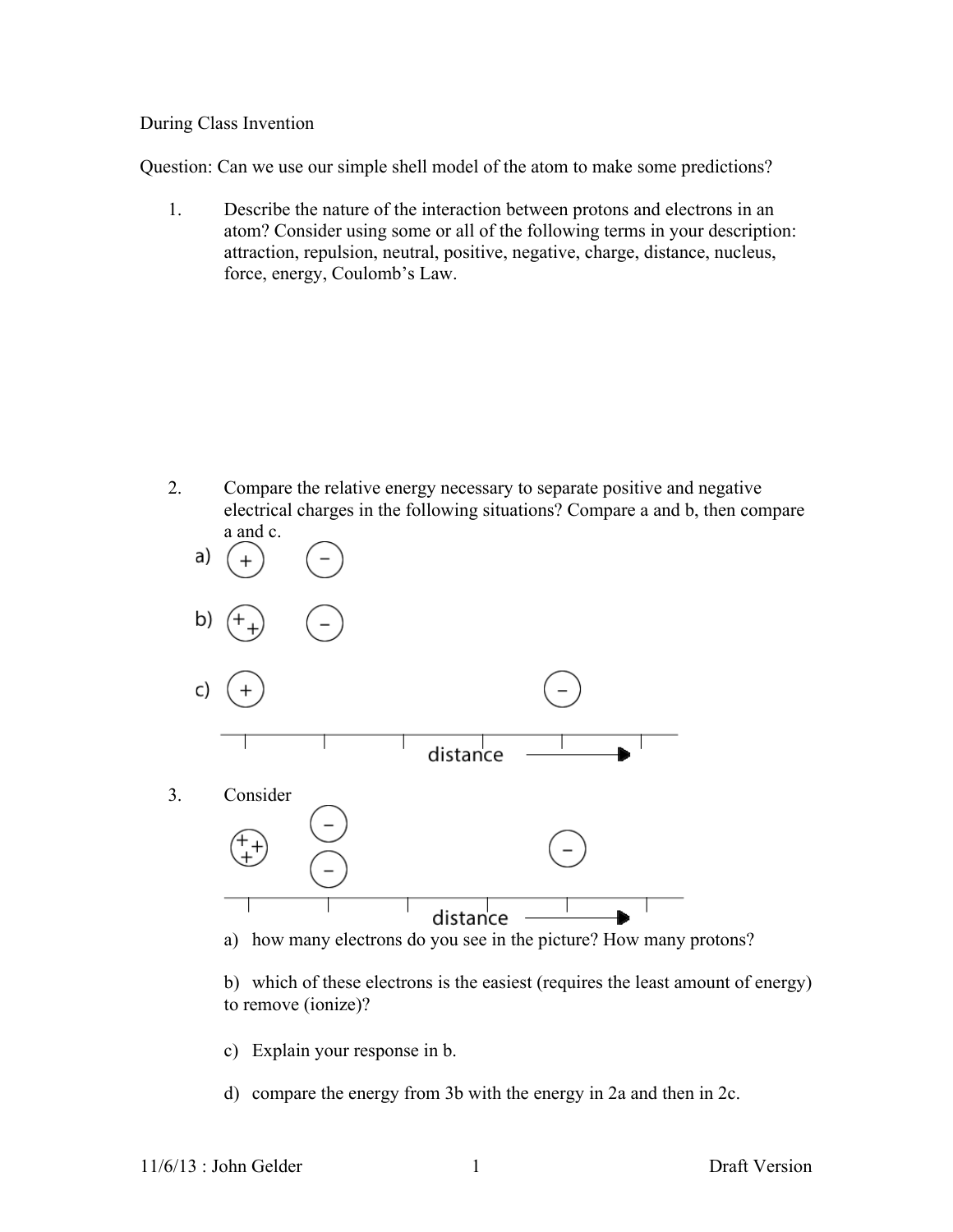The first ionization energy is defined as the minimum energy that must be added to a neutral atom, in the gas phase, to remove an electron from an atom. This definition can be represented in the following chemical equation;

energy + A(g) 
$$
\rightarrow
$$
 A<sup>+</sup>(g) + 1e<sup>-</sup>

4. In the ionization equation above, which is at lower energy? A(g) or  $A^+(g)$  and  $1e^-$ ? Which is at higher energy? A(g) or  $A^+(g)$  and  $1e^-$ ? Explain.

5. Explain why energy is required (an endothermic process) to remove the electron in a neutral atom.

6. The value of the first ionization energy for hydrogen is 1312 kJ mol-1. In the graph below use a short horizontal line to indicate the energy of H(g) (reactant) and a short horizontal line to indicate the energy of  $H^+(g) + 1e^-$ (product). (NOTE: Be sure to consider your responses to Q4 and Q5 above.)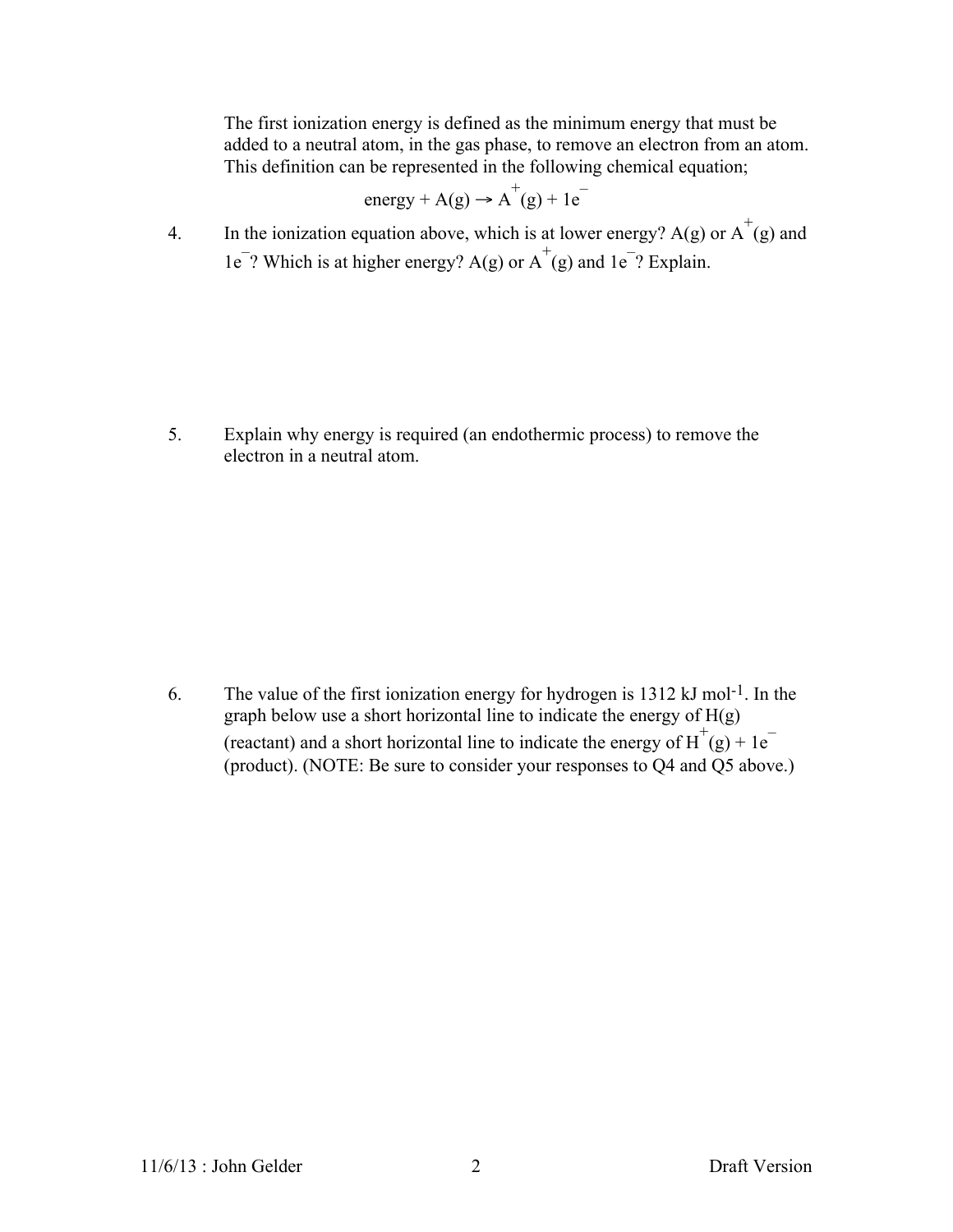

7. What does the difference in energy in the lines in your diagram above represent?

8. The units of energy in Figure I are kJ mol<sup>-1</sup>. Convert the energy the electron has in a hydrogen atom to J atom<sup>-1</sup>. In Figure II draw the two horizontal lines for the energy of the electron in a single hydrogen atom  $(H(g))$  and the energy of the hydrogen ion and one electron  $(H^+(g) + 1e^-)$ .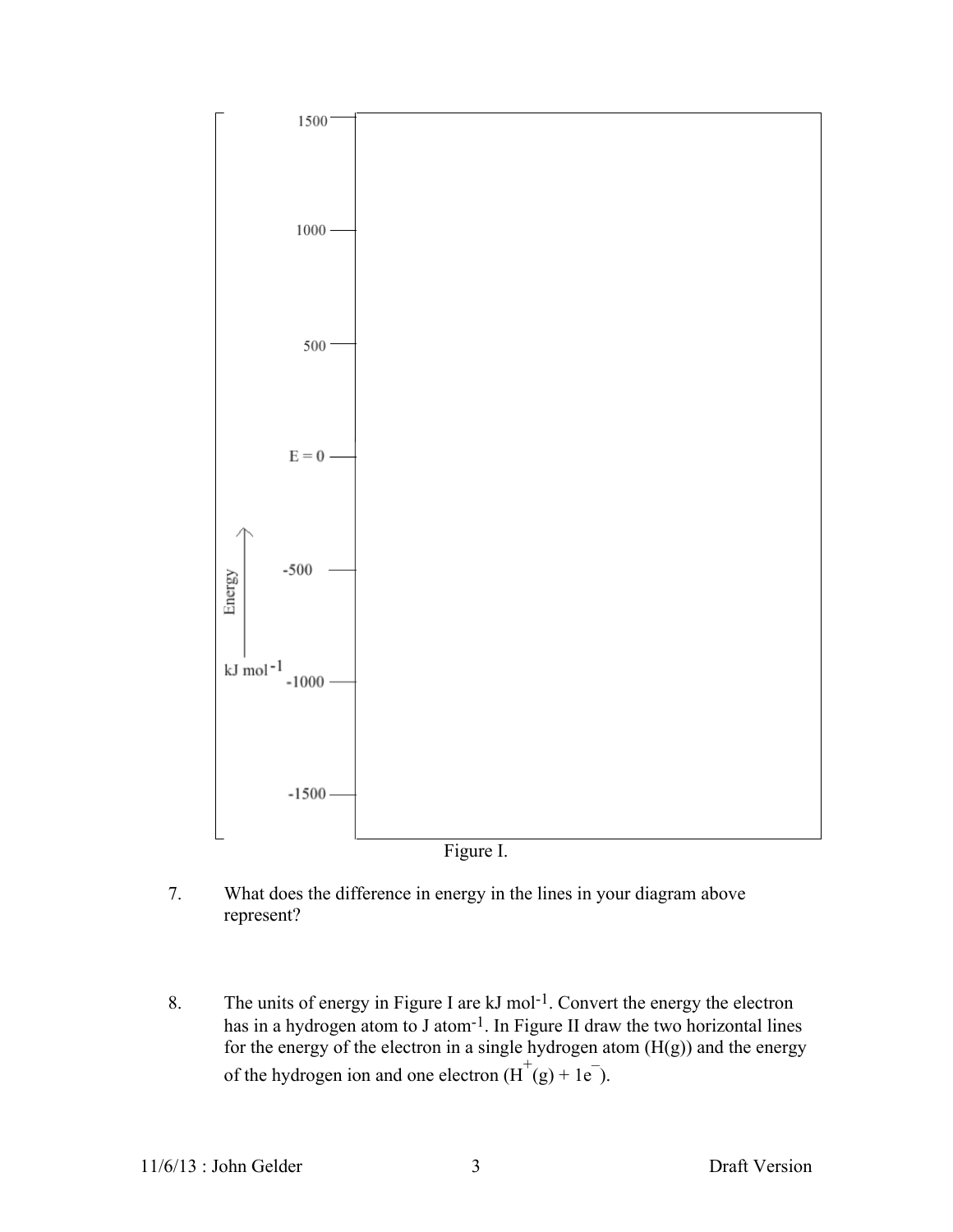In the energy diagram below draw two horizontal lines that can be used to represent the first ionization energy (J atom-1) for hydrogen.



Figure II.

- 9. How much energy  $(J \text{ atom}^{-1})$  is require to remove the electron from a hydrogen atom  $(H(g))$ ?
- 10. Calculate the wavelength in nanometers of a photon of light capable of ionizing a electron from a hydrogen atom (H(g)).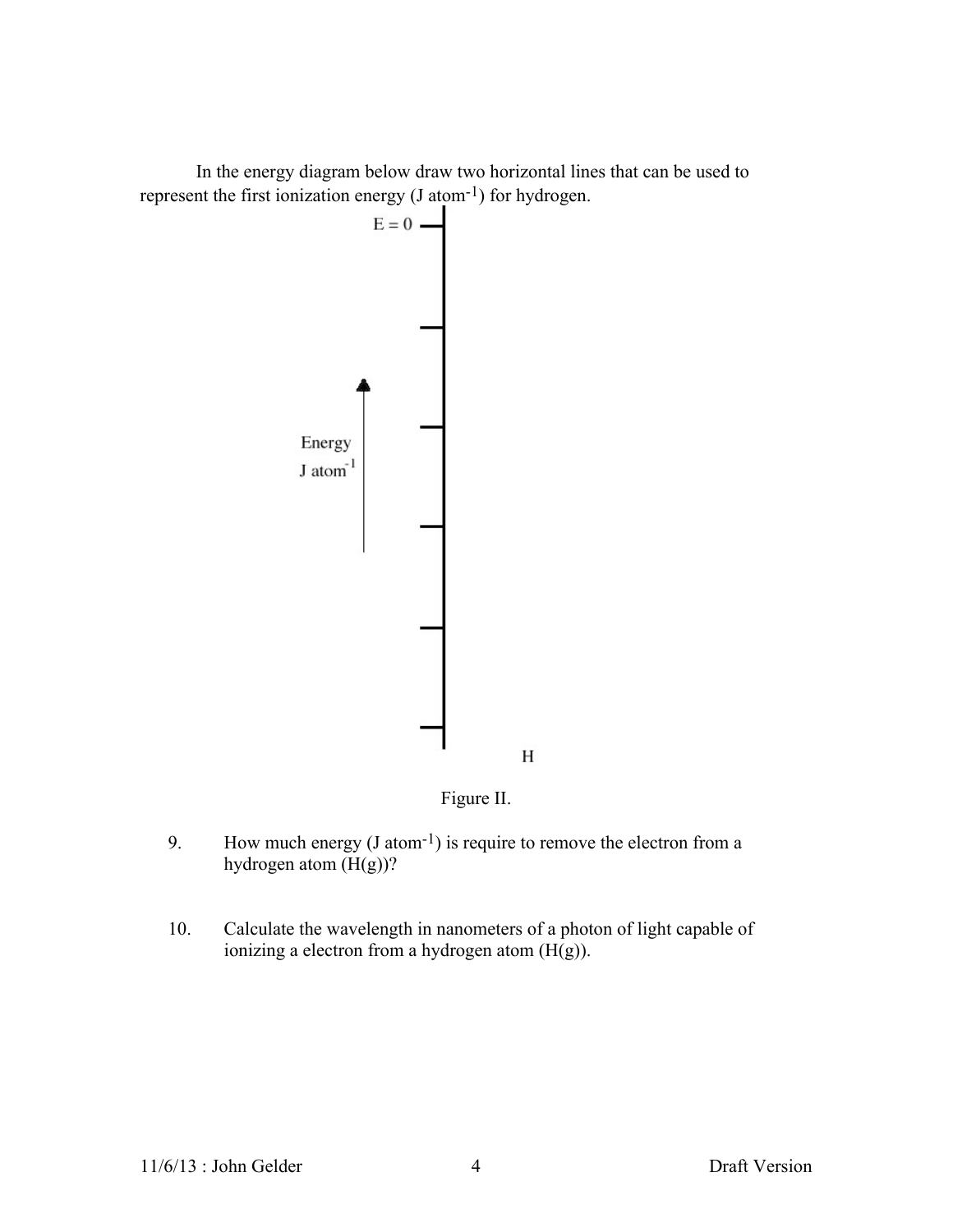11. Figure III shows an emission spectrum produced by hydrogen atoms in the gas phase.



- 12. What region of the electromagnetic spectrum are photons of light with the wavelengths shown in Figure III?
- 13. What is the significance of the line at 91.2 nm?
- 14. The two lines between the line at 91.2 nm and 97 nm have wavelengths of 93.8 nm and 95 nm. Compared to the line at 91.2 nm, the energy of the photons emitted by the hydrogen atom, as depicted in Figure III, are greater than, less than or equal to the energy of the photon at 91.2 nm?
- 15. In a previous activity we used the first ionization energy data as evidence to support a shell model for atoms. In the space below draw an energy level diagram that depicts the energy levels for the first five shells.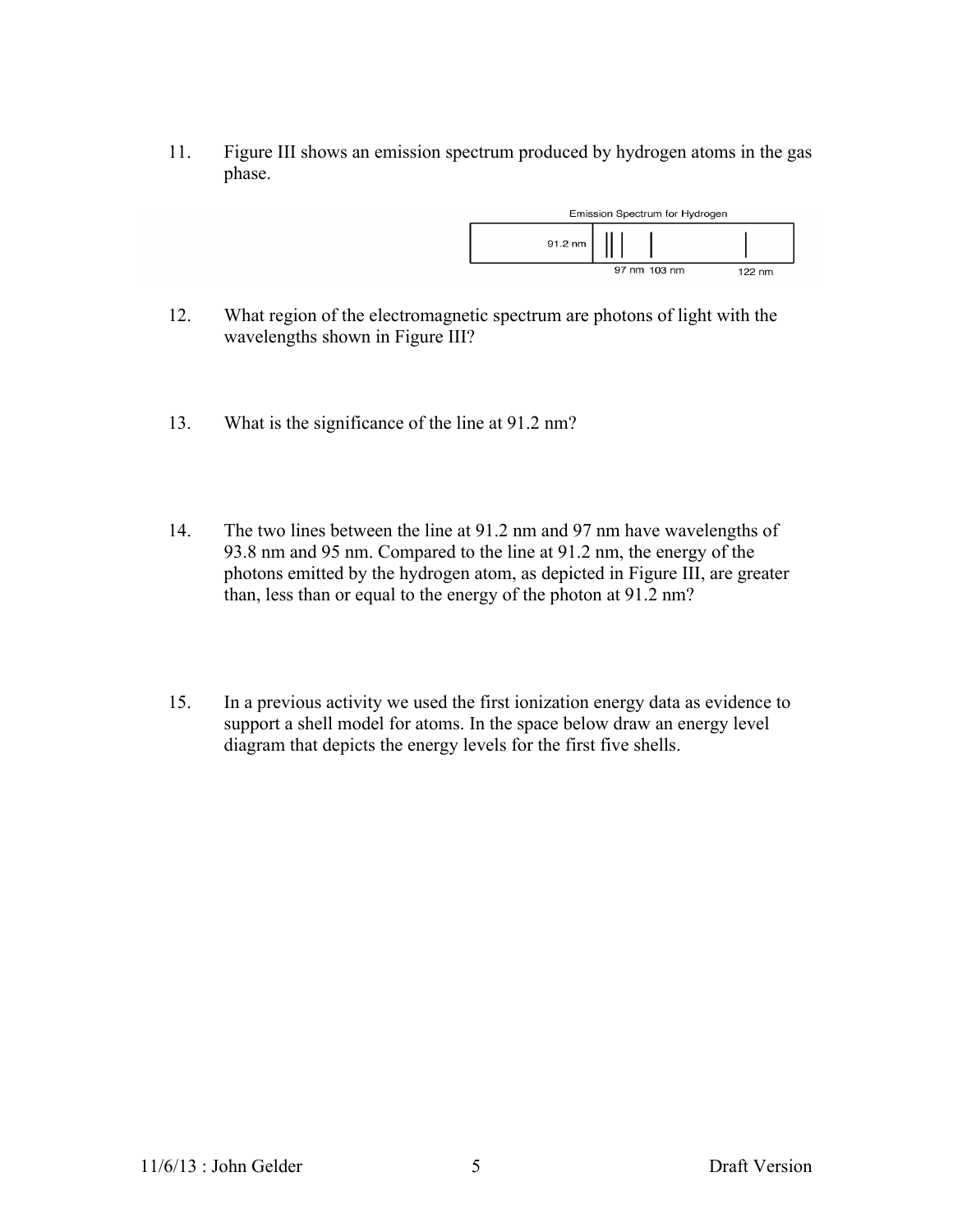16. We have indicated that at  $E = 0$  in the energy level diagram the shell value (n) is infinity. We also know that energy required to remove the electron from a hydrogen atom has a value of  $2.18 \times 10^{-18}$  J. What if a smaller amount of energy is absorbed by a hydrogen atom?

17. What might the electron do if the energy absorbed by the atom is smaller than the amount of energy required to remove the electron?

18. How much energy does a photon of light that has a wavelength of 122 nm have? 103 nm? 97 nm? 95 nm? 94 nm?

19. Can you match up the energy of each of these photons with possible transitions between different shells? Use the energy level diagram below to label these transitions.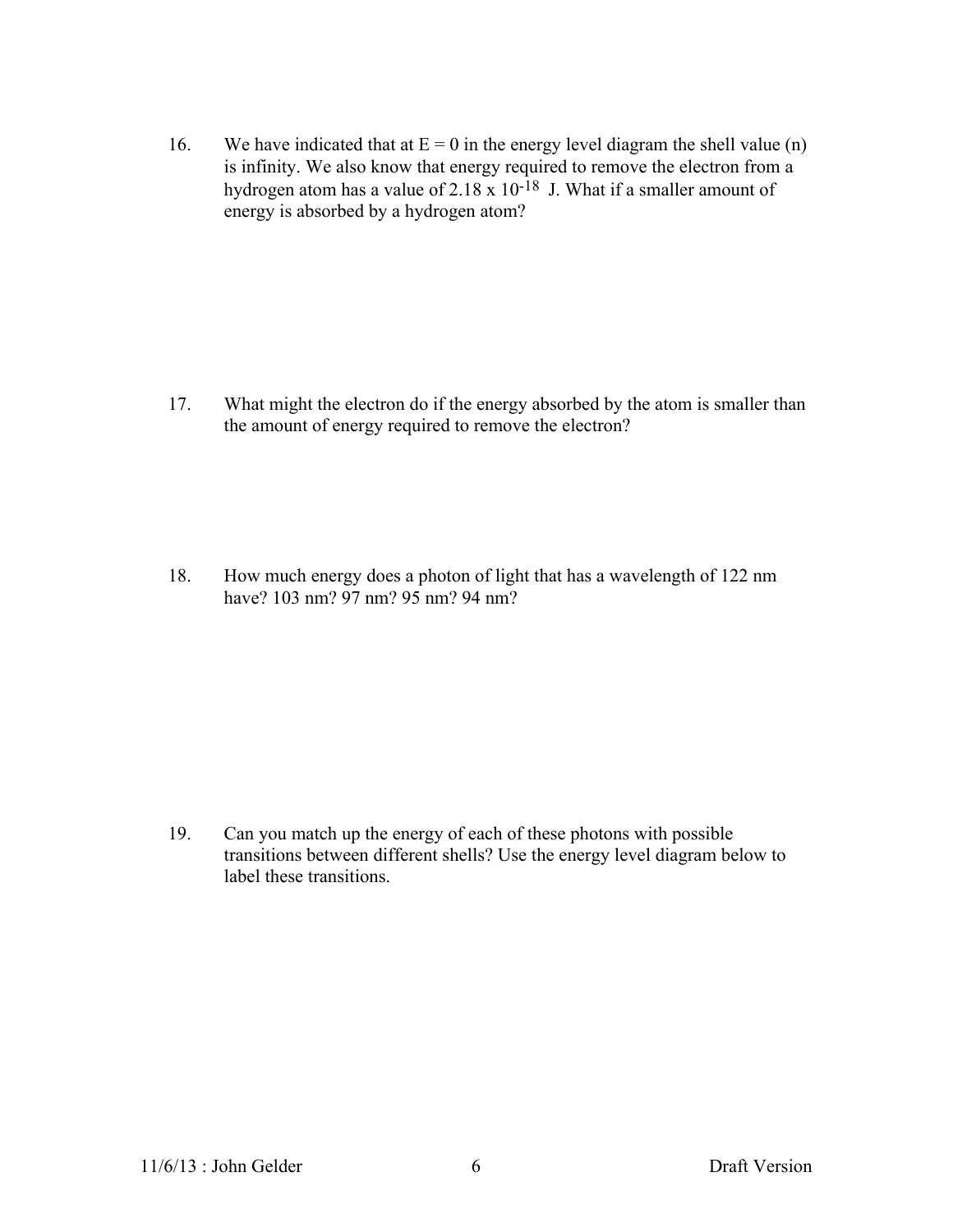



- 20. What was the assigned energy of the photon you believe is required to excite the electron from  $n = 1$  level to the  $n = 2$  level?
- 21. Knowing the energy of the electron in the  $n = 1$  shell and the energy of the photon required to excite the electron from the  $n = 1$  shell to the  $n = 2$  shell, what is the energy of the  $n = 2$  shell?
- 22. What is the energy of the  $n = 3$  shell? The  $n = 4$  shell? The  $n = 5$  shell?
- 23. Determine the energy of the  $n = 2$  through  $n = 5$  levels in terms of value of the  $n = 1$  level and n. Try different combinations of -2.18 x 10<sup>-18</sup> J and n to obtain the energy of the other levels. What is the relationship that you come up with?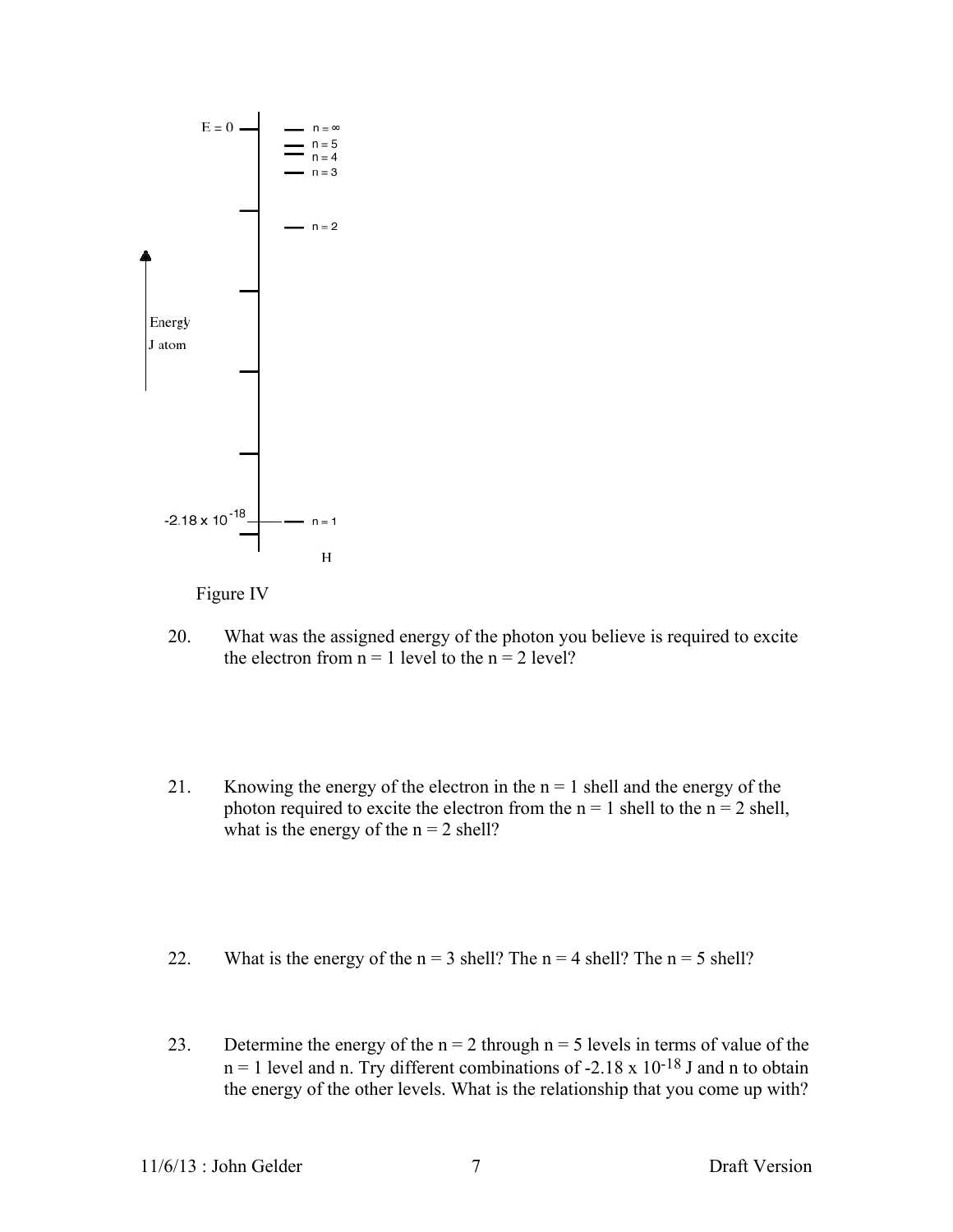24. In the space below draw an energy level diagram that depicts the energy levels for the first five shells and include the energy for each of these levels.

25. The energy level diagram drawn above represents, for the hydrogen atom, the energy for the first five shells. These energies were determine based on experimental evidence from emission spectra in the ultraviolet region of the electromagnetic spectrum. The lines in the emission spectrum can be understood as being produced when an excited electron in a higher energy level drops to the  $n = 1$  level, and at the same time releasing a photon with an energy that is the difference between the two levels.